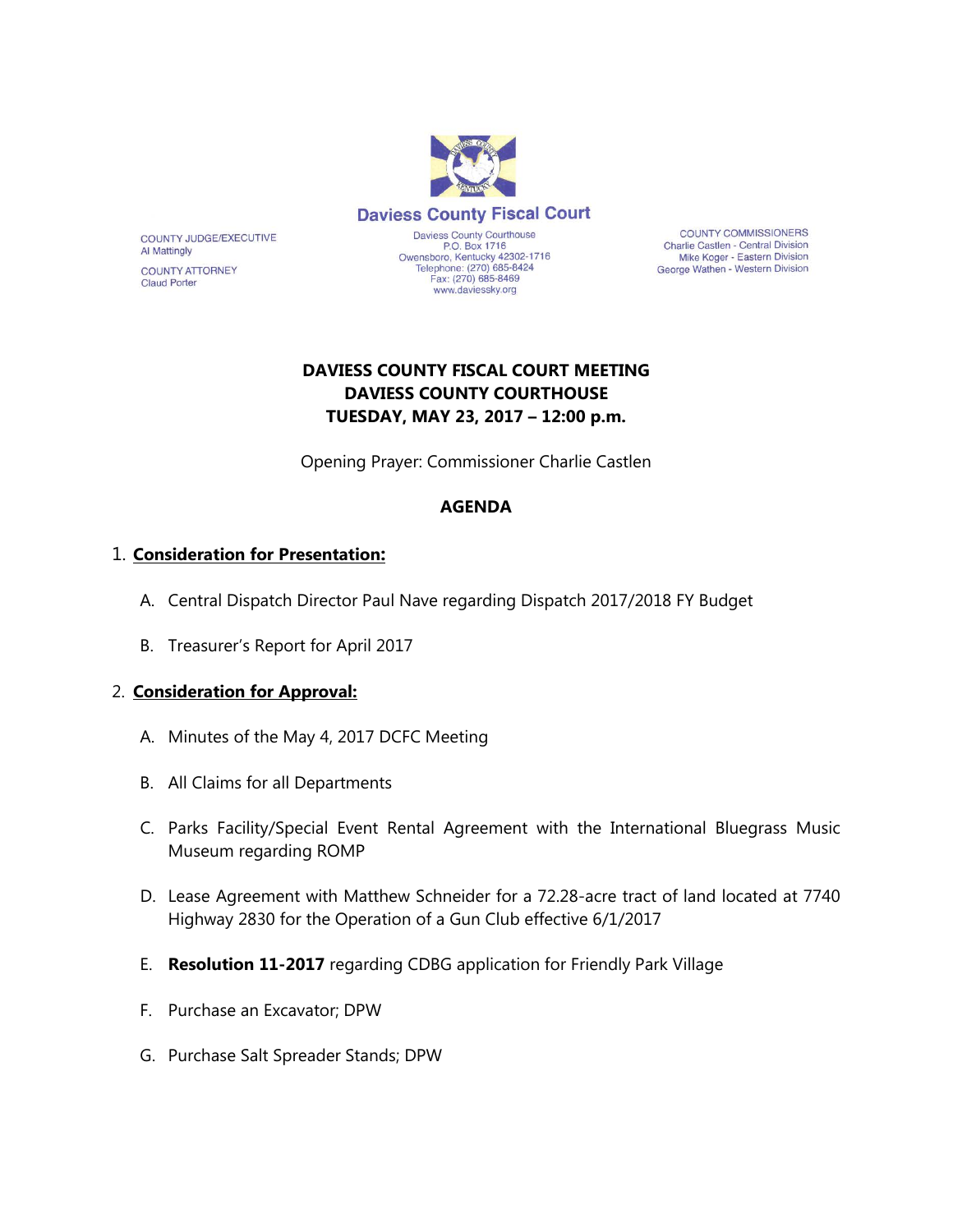- H. Award the following Bids:
	- **Bid No. 08-2017:** Whitesville Repeater Project
	- **Bid No. 18-2017:** New Truck Weighing Scales; LF
	- **Bid No. 19-2017:** Relocation of Sheriff's Office Radio Equipment; FC
- I. Hire Casey D. Owens as a Building and Grounds Tech effective 6/5/2017; DPW
- J. Hire Brandon Adams as a seasonal Park Attendant at Panther Creek Park effective upon successful completion of pre-employment screenings
- K. Hire James R. Goetz as a DPW summer laborer effective upon successful completion of pre-employment screenings
- L. Transfer Daniel Thurman from a SW Truck Driver to a Service Tech.; DPW effective 5/29/2017

### 3. **Consideration for Appointment:**

- A. Danny Richeson (15-2017) to the **OMPC Building Code Appeals Board** (Served 1 term) TERM: 05/06/2017 – 05/06/2021
- B. Ted Lolley (16-2017) to the **OMPC Building Code Appeals Board** (Served 4 terms) TERM: 05/06/2017 – 05/06/2021
- C. Barry Smith (17-2017) to the **MCA Board** (Served 1 term) TERM: 05/19/2017 – 05/19/2021
- D. David Johnson (18-2017) to the **RWRA Board** (John Stevenson served 6 terms) TERM: 07/01/2017 – 07/01/2021

### 4. **Ordinance(s):**

- A. **Second Reading of KOC A.92 (2017); 04-2017** 2017/2018 Daviess Co. Fiscal Court Budget
- B. **First Reading of KOC 921.671 (2017); 6-2017** An Ordinance Amending Text in Articles 3, 5, 7, 8 and 14 of the Owensboro Metropolitan Zoning Ordinance
- C. **First Reading of KOC 411.2 (2017); 5-2017** An Ordinance Amending KOC 411.1 (2013); Section 8, Article I, Section 3-8 of the Code of Ordinances of the County of Daviess to Expand the Sale of Alcoholic Beverages on Sundays and adding Section 9 Requiring Responsible Beverage Service Training
- 5. **Consideration for Discussion:**